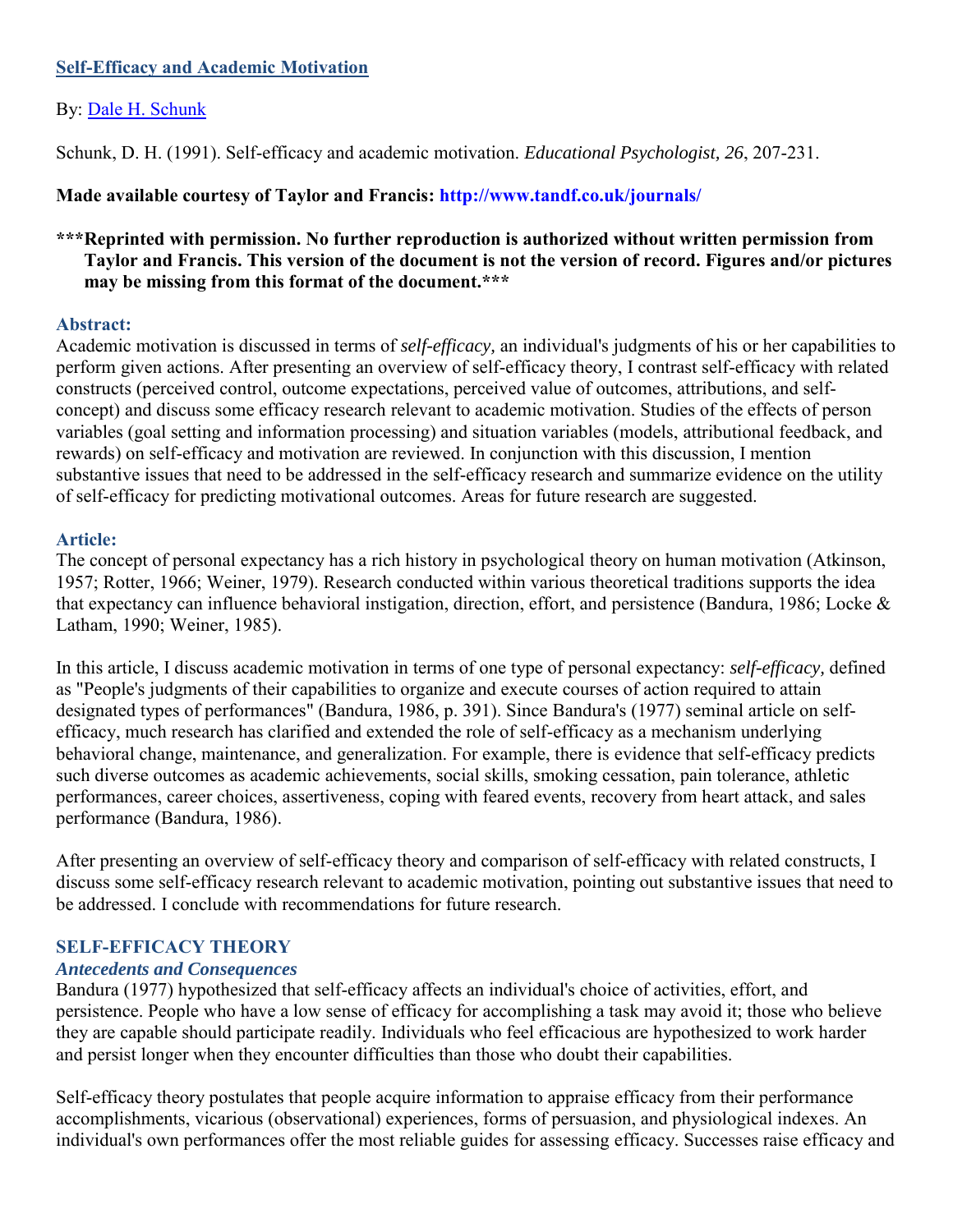failure lowers it, but once a strong sense of efficacy is developed, a failure may not have much impact (Bandura, 1986).

An individual also acquires capability information from knowledge of others. Similar others offer the best basis for comparison (Schunk, 1989b). Observing similar peers perform a task conveys to observers that they too are capable of accomplishing it. Information acquired vicariously typically has a weaker effect on self-efficacy than performance-based information; a vicarious increase in efficacy can be negated by subsequent failures.

Students often receive persuasory information that they possess the capabilities to perform a task (e.g., "You can do this"). Positive persuasory feedback enhances self-efficacy, but this increase will be temporary if subsequent efforts turn out poorly. Students also derive efficacy information from physiological indexes (e.g., heart rate and sweating). Bodily symptoms signaling anxiety might be interpreted to indicate a lack of skills.

Information acquired from these sources does not automatically influence efficacy; rather, it is cognitively appraised (Bandura, 1986). Efficacy appraisal is an inferential process in which persons weigh and combine the contributions of such personal and situational factors as their perceived ability, the difficulty of the task, amount of effort expended, amount of external assistance received, number and pattern of successes and failures, their perceived similarity to models, and persuader credibility (Schunk, 1989b).

Self-efficacy is not the only influence on behavior; it is not necessarily the most important. Behavior is a function of many variables. In achievement settings some other important variables are skills, outcome expectations, and the perceived value of outcomes (Schunk, 1989b). High self-efficacy will not produce competent performances when requisite skills are lacking. Outcome expectations, or beliefs concerning the probable outcomes of actions, are important because individuals are not motivated to act in ways they believe will result in negative outcomes. Perceived value of outcomes refers to how much people desire certain outcomes relative to others. Given adequate skills, positive outcome expectations, and personally valued outcomes, self-efficacy is hypothesized to influence the choice and direction of much human behavior (Bandura, 1989b).

Schunk (1989b) discussed how self-efficacy might operate during academic learning. At the start of an activity, students differ in their beliefs about their capabilities to acquire knowledge, perform skills, master the material, and so forth. Initial self-efficacy varies as a function of aptitude (e.g., abilities and attitudes) and prior experience. Such personal factors as goal setting and information processing, along with situational factors (e.g., rewards and teacher feedback), affect students while they are working. From these factors students derive cues signaling how well they are learning, which they use to assess efficacy for further learning. Motivation is enhanced when students perceive they are making progress in learning. In turn, as students work on tasks and become more skillful, they maintain a sense of self-efficacy for performing well.

# *Related Constructs*

The notion that personal expectancies can influence behavior is not new. Tolman (1932), for example, believed that much learning involved the forming of expectancies that certain behaviors will produce given outcomes. There are several constructs that resemble self-efficacy: perceived control, outcome expectations, perceived value of outcomes, attributions, and self-concept. Comparing self-efficacy with these constructs will illuminate the unique features of each.

*Perceived control.* Perceived control is a widely used umbrella term that has been defined in various ways. Rotter's (1966) *locus of control,* for example, emphasizes perceived control over outcomes. People differ in whether they believe that outcomes (a) occur independently of how they act and are due to such factors as luck, chance, or fate (external control) or (b) are highly contingent on their actions (internal control). A related construct is *learned helplessness,* a psychological state involving a disturbance in motivation, cognition, and emotions as a result of previously experienced uncontrollability (Seligman, 1975). Helplessness results from a perceived independence between responses and outcomes.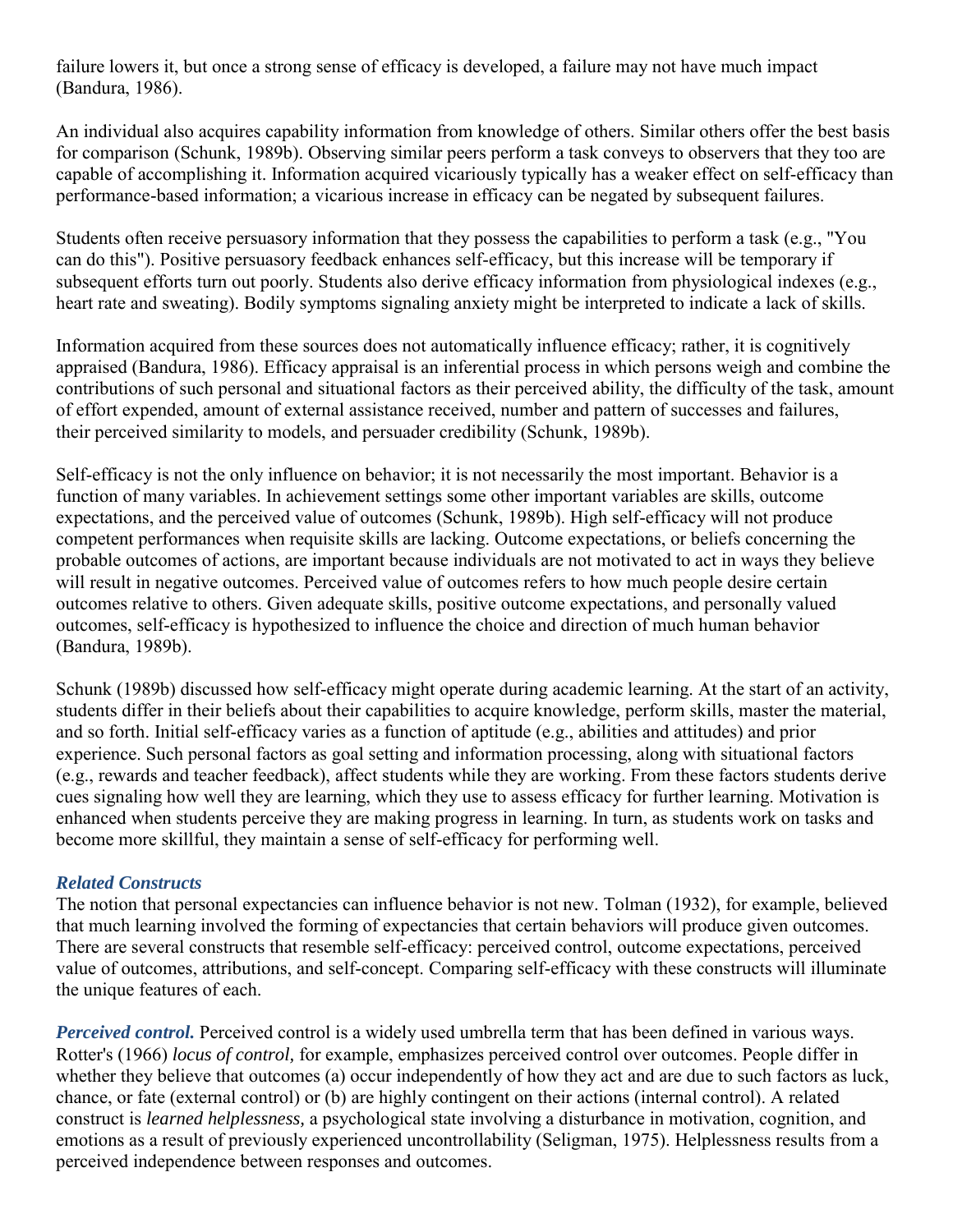Skinner and her colleagues (Skinner, Chapman, & Baltes, 1988; Skinner, Wellborn, & Connell, 1990) recently proposed a model of perceived control that comprises three sets of beliefs: *means-ends* or *strategy* beliefs referring to the extent that potential causes produce given outcomes, *agency* or *capacity* beliefs about whether the individual has or can acquire the potential causes, and *control* beliefs concerning whether the individual can produce the desired outcome without reference to any particular means. With respect to effort, for example, an individual might hold a means-ends belief that studying hard will produce a good grade, a capacity belief that he or she can study hard, and a control belief that he or she can get a good grade. Although there is some overlap between categories, self-efficacy seems analogous to capacity beliefs (e.g., "I believe I can study hard").

Bandura (1986, 1989a) defined a personal control system as comprising self-efficacy and outcome expectations. Self-efficacy theory originally referred to an individual's perceived capabilities to control his or her performance in emotionally taxing or otherwise difficult situations (Bandura, 1977). The theory has since been expanded to include perceived capabilities to control such self-referent activities as cognitive processes, emotions, and selfregulated behaviors.

Although perceived control over outcomes is important, it does not guarantee that students will be motivated or will learn. Students might believe that their teacher will be pleased if they make a high grade on the next exam (positive outcome expectation), but they may seriously doubt their capabilities to learn the material on the exam (low self-efficacy). This is not to imply that self-efficacy and outcome beliefs are unrelated. Students who feel capable of learning and performing well in school expect, and usually receive, outcomes commensurate with their high performances (e.g., good grades and honor roll). Self-efficacy and outcome expectations are separable in situations where outcomes are poorly linked with performance quality (e.g., teacher gives all students high grades, regardless of performance).

*Expectations and values.* Expectancy-value theories stress the notion that behavior is a joint function of (a) people's expectations of obtaining a particular outcome as a function of performing a behavior and (b) the extent that they value those outcomes (Atkinson, 1957; Eccles, 1983; Vroom, 1964). These theories assume that people make judgments of the likelihood of attaining various goals in given situations. They are not motivated to attempt the impossible, so they do not pursue goals perceived as unattainable. Even a positive outcome expectation does not produce action if the goal is not valued. An attractive goal, along with the belief it is attainable, motivates people to act.

Outcome expectations and values influence, but do not guarantee, motivation and learning. Students who value teacher praise and believe that learning to spell the week's words will produce praise will not be motivated to learn the words if they doubt their capabilities to do so. Self-efficacy theory differs from expectancy-value formulations in its emphasis on students' beliefs concerning their capabilities to learn and effectively employ the skills and knowledge necessary to attain the valued outcomes.

*Attributions.* Attributions are perceived causes of outcomes. Attribution theories assume that people seek to explain the causes of significant events (Heider, 1958; Kelley & Michela, 1980; Weiner, 1985). In achievement situations, students often attribute their successes and failures to such factors as ability, effort, task difficulty, and luck (Weiner, 1979). In turn, attributions influence expectancies of future successes. Assuming that the learning conditions are expected to remain much the same, students who attribute prior successes largely to stable factors (e.g., high ability or easy task) are apt to hold higher expectancies for success than those who emphasize less stable factors (e.g., high effort or good luck).

In self-efficacy theory, attributions constitute one type of cue that students use to appraise efficacy. Attributional factors such as the amount of effort expended and judgments of task difficulty influence performance indirectly through self-efficacy (Bandura, 1986). For example, students who succeed through high effort are likely to judge themselves less capable than those who succeed with ease. Success on a task judged as easy will not raise self-efficacy as much as success on a difficult task. Efficacy appraisals depend on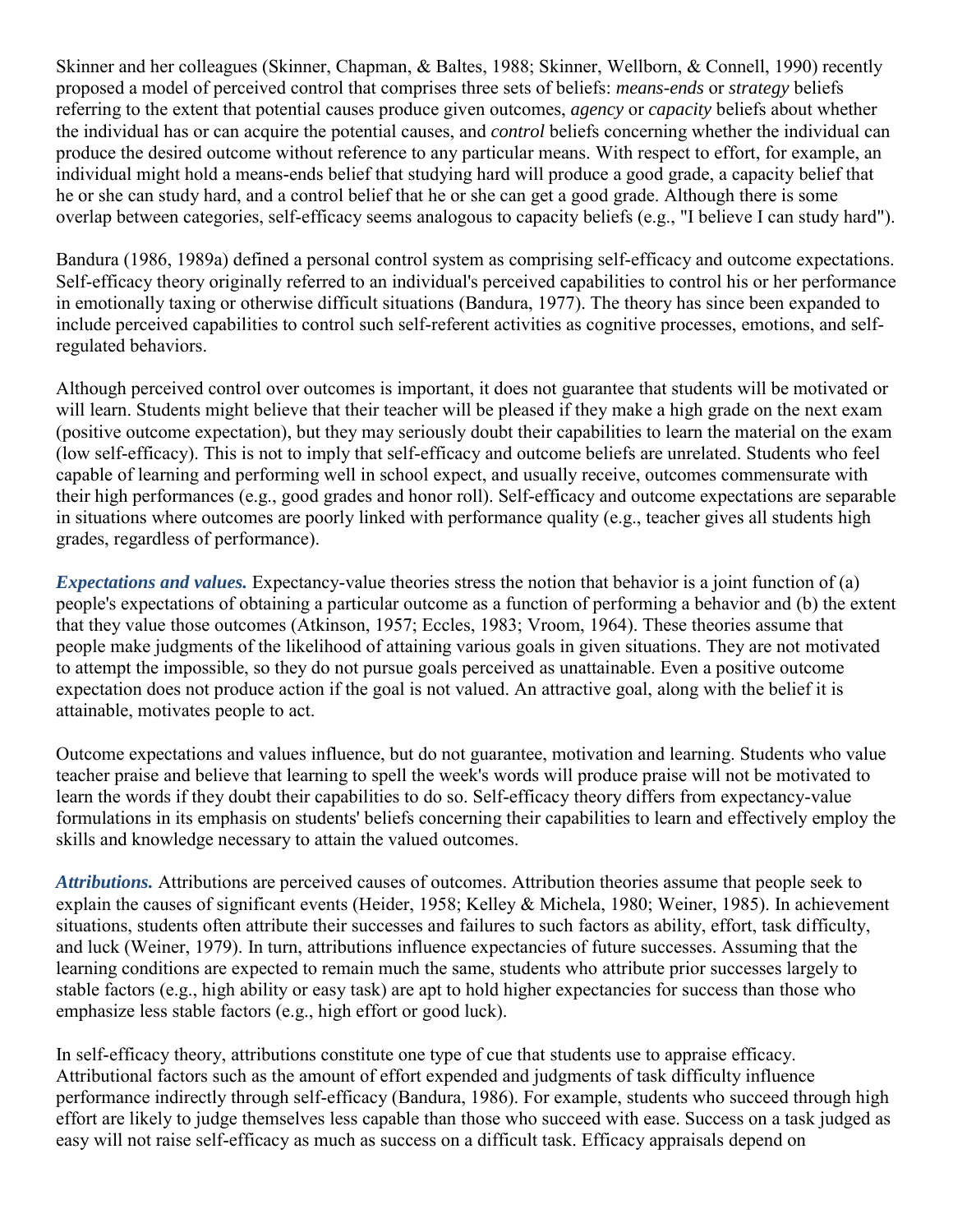attributional factors as well as other influences, such as situational circumstances under which performances occur, number and pattern of successes, and persuader credibility.

*Self-concept.* Self-concept is an individual's collective self-perceptions that are (a) formed through experiences with, and interpretations of, the environment and (b) heavily influenced by reinforcements and evaluations by significant other persons (Shavelson & Bolus, 1982). Self-concept is multidimensional and comprises selfesteem, self-confidence, stability, and self-crystallization (Rosenberg & Kaplan, 1982). Self-esteem is an individual's perceived sense of self-worth, that is, whether an individual accepts or respects him or herself. Selfconfidence is an individual's belief that he or she has the ability to produce results, accomplish goals, or perform tasks competently. Stability refers to the ease or difficulty of changing the self-concept, and it depends on how crystallized or structured an individual's self-beliefs are. Beliefs become crystallized with repeated similar experiences.

Although most investigators postulate a general self-concept, recent evidence indicates that the self-concept is hierarchically organized (Marsh & Shavelson, 1985), with a general self-concept at the top and subarea selfconcepts at the base. Self-perceptions of specific behaviors presumably influence subarea self-concepts (e.g., English or mathematics), which in turn combine to form the academic self-concept. The general self-concept is formed by self-perceptions in the academic area combined with those in nonacademic (social, emotional, and physical) domains.

Self-concept is a global construct comprising self-efficacy and other aspects of the self. Of self-concept's various dimensions, self-confidence seems the most akin to self-efficacy. In the hierarchy, self-efficacy judgments would lie at low levels because they are generally construed to be domain specific. How much selfefficacy generalizes across domains remains to be shown (the generality issue is discussed later in this article).

Bandura (1986) contended that general measures of psychological functioning cannot predict with accuracy what people will do in specific situations. This is because, to arrive at a global judgment, people must integrate information from divergent and often conflicting sources. For example, self-concept includes individuals' perceptions of their self-confidence and their self-esteem, and there is not necessarily a relation between them. Students may judge themselves highly capable in intellectual endeavors and feel a great sense of self-worth, moderately competent in social situations but feel inadequate, and low in competence in athletic pursuits but not feel inadequate. Within the academic area, a high self-concept does not imply that students feel highly confident in all academic areas. Students might judge their competence high in science and mathematics, moderate in English and social studies, and low in French and Latin. Within mathematics, students might feel efficacious about algebra but not geometry. Self-efficacy theory holds that the best predictors of behavior in specific situations are individuals' self-perceptions within those situations (Bandura, 1989b; Schunk, 1989b).

# **RESEARCH AND SUBSTANTIVE ISSUES**

The role that self-efficacy plays in academic motivation can be illustrated by summarizing some relevant research. Unless otherwise noted, the studies reviewed included measures of self-efficacy and motivation. This review is not comprehensive or exhaustive; I omitted methodological details to conserve space. Interested readers should consult other reviews (Bandura, 1986; Foersterling, 1985; Locke & Latham, 1990; Schunk, 1987, 1989a) for comprehensive accounts of the topics covered in this section.

The studies are grouped according to whether they focused primarily on person or situation variables, although some studies (e.g., Schunk, 1983b) addressed both. The person variables selected for review are goal setting and information processing; the situation variables are models, attributional feedback, and rewards. At the end of this section, I discuss research on the predictive utility of self-efficacy.

#### *Goal Setting*

Goal setting is hypothesized to be an important cognitive process affecting motivation (Bandura, 1988; Locke & Latham, 1990; Schunk, 1989a). This link can be illustrated with students who set a goal or are given a goal by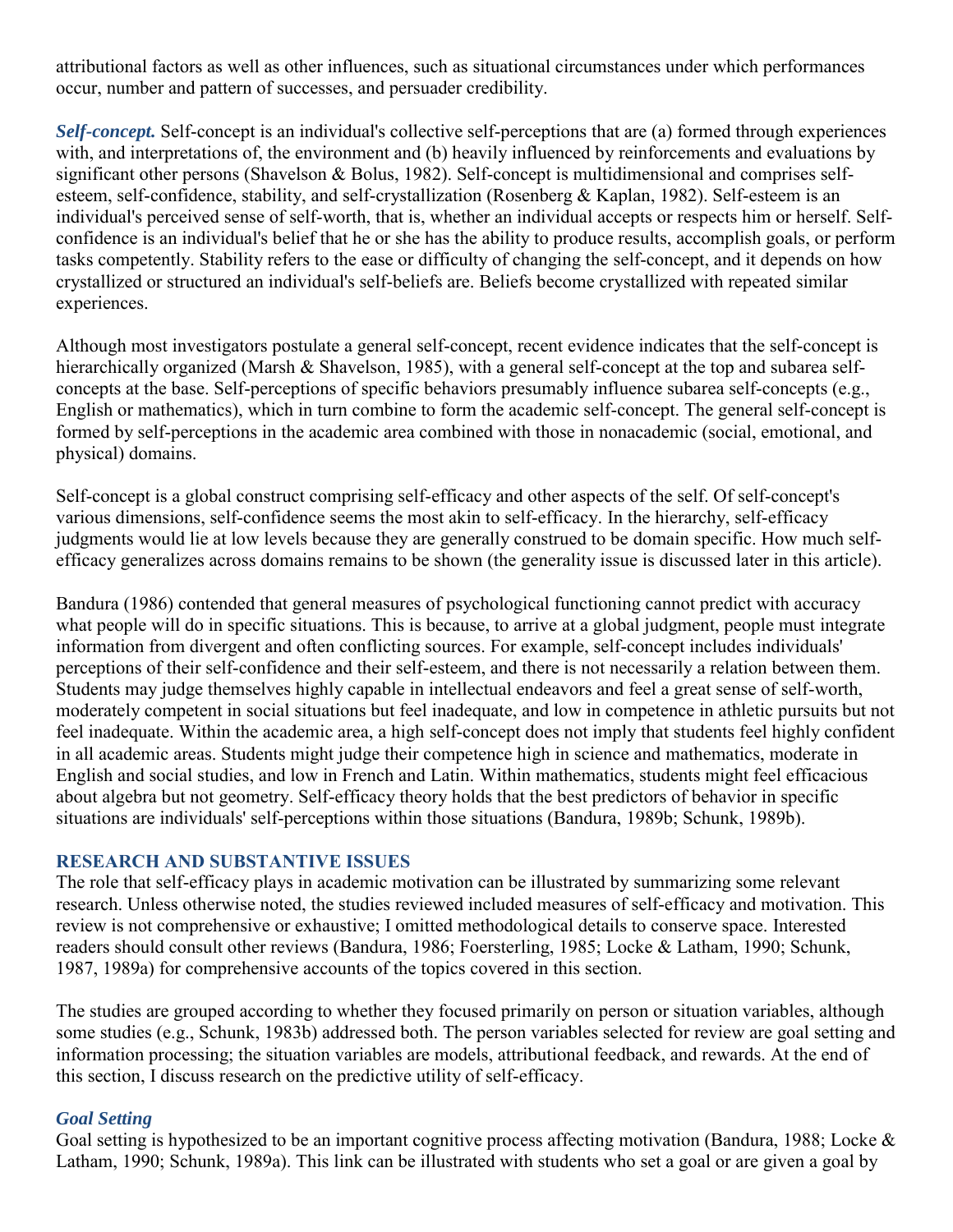teachers. They are likely to experience an initial sense of self-efficacy for attaining it. They also are apt to make a commitment to attempt it, which is necessary for goals to affect performance. As they work at the task, they engage in activities they believe will lead to goal attainment: attend to instruction, rehearse information to be remembered, expend effort, and persist. Self-efficacy is substantiated as learners observe goal progress, which conveys they are becoming skillful (Elliott & Dweck, 1988). Providing students with feedback on goal progress also raises self-efficacy (Bandura & Cervone, 1983).. Heightened self-efficacy sustains motivation and improves skill development.

The motivational benefits of goals depend on their properties: proximity, specificity, and difficulty. Proximal (close-at-hand) goals promote self-efficacy and motivation better than distant goals, because students can judge progress toward the former easier than toward the latter. For the same reason, goals that incorporate specific performance standards raise efficacy and motivation better than general goals (e.g., "Do your best"). Pursuing easier goals may enhance efficacy and motivation during the early stages of skill acquisition, but difficult goals are more effective as skills develop because they offer more information about capabilities.

The hypothesized benefits of goal setting have been obtained in several studies. Bandura and Schunk (1981) found that, during a subtraction instruction program, providing children with a proximal goal heightened motivation (rate of problem solving), self-efficacy, and skill acquisition, more than did providing them a distant or general ("Do your best") goal. The distant goal resulted in no benefits compared with the general goal. During a long-division instruction program, Schunk (1983b) showed that giving children specific performance goals plus comparative information about peers that indicated that the goal was attainable led to higher skill than did either treatment alone. Goals by themselves enhanced self-efficacy; comparative information promoted motivation.

Schunk (1983c) found that, compared with easier goals, difficult goals raised children's motivation during arithmetic instruction. Giving children persuasory information ("You can work 25 problems") increased selfefficacy; difficult goals plus persuasory information led to the highest skill. Locke, Frederick, Lee, and Bobko (1984) investigated goal difficulty during brainstorming by college students as they gave uses for objects. Students set or were assigned goals. Efficacy for moderate to difficult goals predicted students' performances. Efficacy and goal commitment related positively among subjects who set their goals. Among students who were taught a strategy to generate uses, the strategy training affected level of goal setting through self-efficacy.

Allowing students to set goals may enhance goal commitment. Schunk (1985) found that self-set goals also promote self-efficacy. Sixth-grade learning-disabled students received subtraction instruction. Children who set their own performance goals and those who had goals assigned demonstrated greater motivation than subjects who had no goals, but self-set goals led to the highest self-efficacy and skill.

One problem with much goal-setting research is that it studies effects over short periods. This type of research can study basic processes, but it does not fully capture the nature of academic motivation. Academic goals often are long term: earn a college degree, complete a science fair project, raise one's grade point average. We need research exploring goal setting over lengthy periods. Along these lines, Morgan (1985) found that proximal goals raised academic performance and intrinsic interest among college students over an academic year. Although efficacy was not assessed in this study, the results suggest that goal proximity may affect selfregulatory processes associated with studying over time. Investigating students' goal setting over longer periods can determine how they self-regulate their motivation and how efficacy changes as they progress toward longterm goals.

# *Information Processing*

Research has investigated the notion that students' self-efficacy about their capabilities to cognitively process academic material can influence motivation and learning. Schunk (1989b) postulated that students who believe they will experience much difficulty comprehending material are apt to hold a low sense of efficacy for learning it, whereas those who feel they are capable of handling the information-processing demands should feel more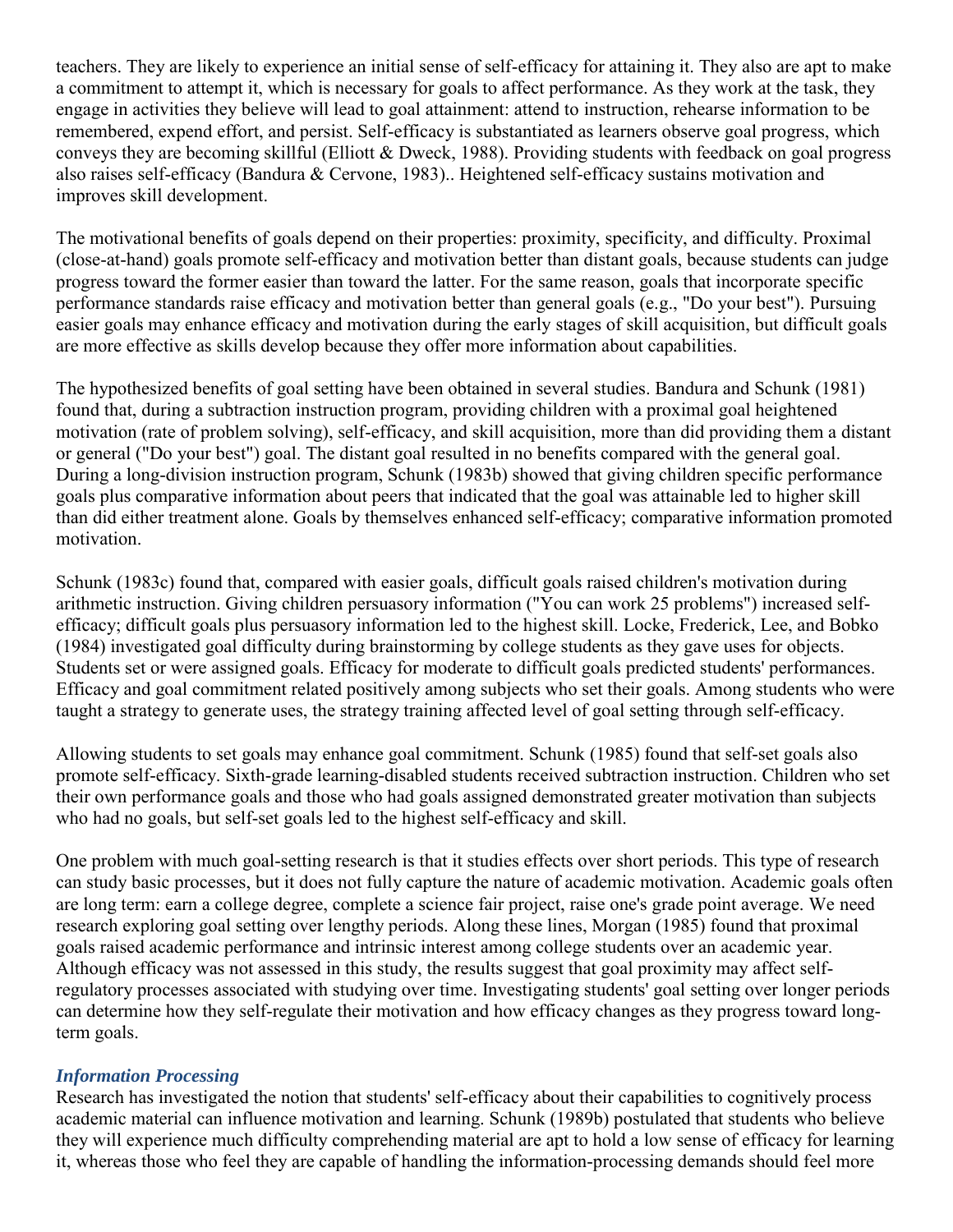efficacious. A higher sense of efficacy leads students to perform those activities that they believe will result in learning. As students work on tasks, they derive information about how well they are learning. The perception that they are comprehending material enhances efficacy and motivation. The perception that little progress is being made may not lower efficacy and motivation if students believe they can perform better by altering their task approach.

Salomon (1984) found that self-efficacy relates to mental effort. Children judged their efficacy for learning from television or from written text, watched a televised film or read the comparable text, judged the amount of mental effort necessary to learn, and were tested on the content. Students judged mental effort greater for text and demonstrated higher achievement scores from text. For text learning, self-efficacy correlated positively with mental effort and achievement; for television learning, it correlated negatively. Students who watched television felt more efficacious about learning but expended less effort and achieved at a lower level.

Among college students, Meier, McCarthy, and Schmeck (1984) demonstrated that efficacy for writing relates to cognitive processing dimensions. Students wrote essays at the beginning and end of a semester and judged efficacy for accomplishing course writing objectives. Efficacy accurately predicted writing performance. Information-processing indexes relating to efficacy were synthesis-analysis (searching for meaning by categorizing ideas and comparing and contrasting categories) and elaborative processing (personalizing and concretizing by relating ideas to personal experiences).

There is much research on student's *learning strategies,* systematic plans that assist encoding of information and task performance (Weinstein & Mayer, 1986). Learning strategies improve achievement on the task at hand and generalize beyond the learning context (Borkowski, 1985). Strategies typically are viewed as aids to learning, but they also may influence self-efficacy and motivation (Corno & Mandinach, 1983). The belief that a strategy has been learned that improves learning can instill a sense of control over achievement outcomes, which raises self-efficacy and leads the learner to apply the strategy diligently (Corno, 1989; Schunk, 1989b). To the extent that strategy use improves task performance, a student's efficacy is substantiated and he or she continues to apply the strategy.

Self-efficacy relates positively to motivation to employ learning strategies. Pintrich and De Groot (1990) had seventh graders judge efficacy and use of various strategies, including effort management and persistence. Efficacy was positively related to reported strategy use. Zimmerman and Martinez-Pons (1990) had students in Grades 5, 8, and 11 judge use of various learning strategies that included motivational components, as well as their efficacy for performing mathematical and verbal tasks. Efficacy related positively to reported strategy use across domains.

Instructional studies have substantiated the idea that teaching students to use strategies raises self-efficacy and achievement. Schunk and Gunn (1985) showed that modeled strategies enhance self-efficacy and motivation during mathematics instruction. Children observed a model emphasize the importance of strategy use or the importance of positive achievement beliefs (effort and efficacy), or both. Modeled importance of strategy use enhanced motivation and skills; emphasizing strategy use and positive beliefs led to the highest self-efficacy.

Schunk and Cox (1986) found that having learning-disabled students verbalize the steps in the strategy while applying it raises motivation, efficacy, and skill. Verbalization— a form of rehearsal—requires that students attend to important task features and assists coding and retention. Schunk and Cox found the greatest benefits when students verbalized throughout the instructional program. Students told to discontinue verbalizations midway through the study apparently failed to internalize the strategy and discontinued its use. Having students fade verbalizations to a covert (silent) level may help them self-regulate their performances.

The preceding research highlights important relations between cognitive processing and self-efficacy. Future studies should investigate in depth the relation between changes in information processing (including strategy use), self-efficacy, motivation, and learning as students work on tasks. Researchers in such domains as writing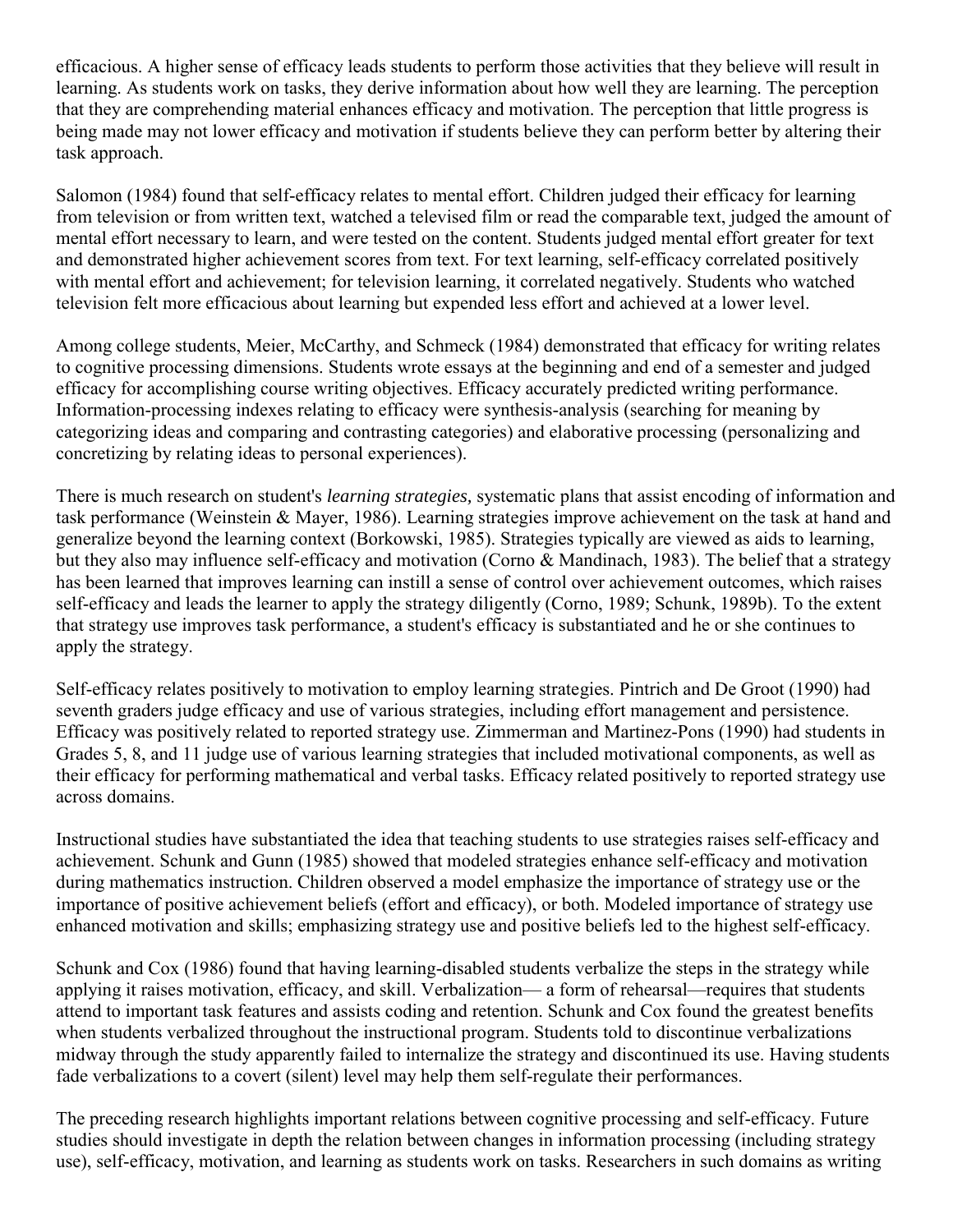and mathematics often have students verbalize aloud as they work on tasks to determine differences between the cognitive processes of more and less- skilled students and how cognitive processes change as skills develop (Romberg & Carpenter, 1986; Scardamalia & Bereiter, 1986). Along with think-aloud sessions, efficacy research could include periodic assessments of efficacy over extended periods, to determine the relations between changes in the various measures.

# *Models*

Students acquire much information about their capabilities from knowledge of how others perform. Classroom models—teacher and peer—are important sources of vicarious efficacy information. Observing others succeed can convey to observers that they too are capable and can motivate them to attempt the task. Conversely, observed failures may lower students' sense of efficacy and dissuade them from working on the task. Such vicarious effects may be negated by subsequent personal experiences. A vicarious increase in efficacy may be short lived if an observer subsequently attempts the task and performs poorly (Schunk, 1989a).

Research demonstrates the benefits of observing models on efficacy and motivation. In a study by Zimmerman and Ringle (1981), children observed a model who verbalized statements of confidence or pessimism while unsuccessfully attempting to solve a puzzle for a long or short time; then the children attempted the puzzle themselves. Observation of a model exhibiting high persistence and high confidence promoted children's motivation (persistence). Observing a low-persistence, high-confidence model raised self-efficacy; observing a high-persistence, high-pessimism model lowered children's efficacy. Relich, Debus, and Walker (1986) found that exposing low-achieving children to models explaining mathematical division increased these children's motivation (persistence); combining modeling with attributional feedback stressing ability and effort led to the greatest increase in self-efficacy.

Brown and Inouye (1978) investigated perceived similarity in competence. College students judged selfefficacy for solving anagrams and attempted to solve them. Subjects were told they performed better than or the same as a model, observed a model fail, judged efficacy, and attempted the anagrams again. Telling students they were more competent than the model led to higher efficacy and persistence than telling them they were equal in competence.

Schunk and Hanson (1985) compared observation of peer mastery and of peer coping models with observation of adult (teacher) models and no models. Peer mastery models solved subtraction with regrouping problems correctly and verbalized statements reflecting high self-efficacy and ability, low task difficulty, and positive attitudes. Peer coping models initially made errors and verbalized negative statements, but then verbalized coping statements (e.g., "I need to pay attention to what I'm doing") and eventually performed (and verbalized) as well as mastery models.

Observation of peer models increased efficacy and skill better than observation of the teacher model or no model; students who watched the teacher model outperformed students who watched no model. Children exposed to models displayed higher motivation (rate of problem solving) during instruction than did children who did not observe a model. Schunk and Hanson (1985) expected that their low-achieving subjects would identify more closely with the peer coping models, but no differences were obtained between mastery and coping models. Although subjects' prior subtraction successes were limited to problems without regrouping, they might have drawn on these and felt that if the models could learn, they could too.

In a follow-up study, Schunk, Hanson, and Cox (1987) used a task (fractions) on which children had experienced few successes. This study also tested the idea that observing multiple models is better than observing a single model because it increases the likelihood that students will view themselves similar to at least one model (Schunk, 1987). Observation of multiple models — coping and mastery — promoted outcomes as well as observation of a single coping model and better than observation of a single mastery model. Children who observed single models judged themselves more similar in competence to coping than mastery models. Benefits of observation of multiple models were not due to perceived similarity in competence.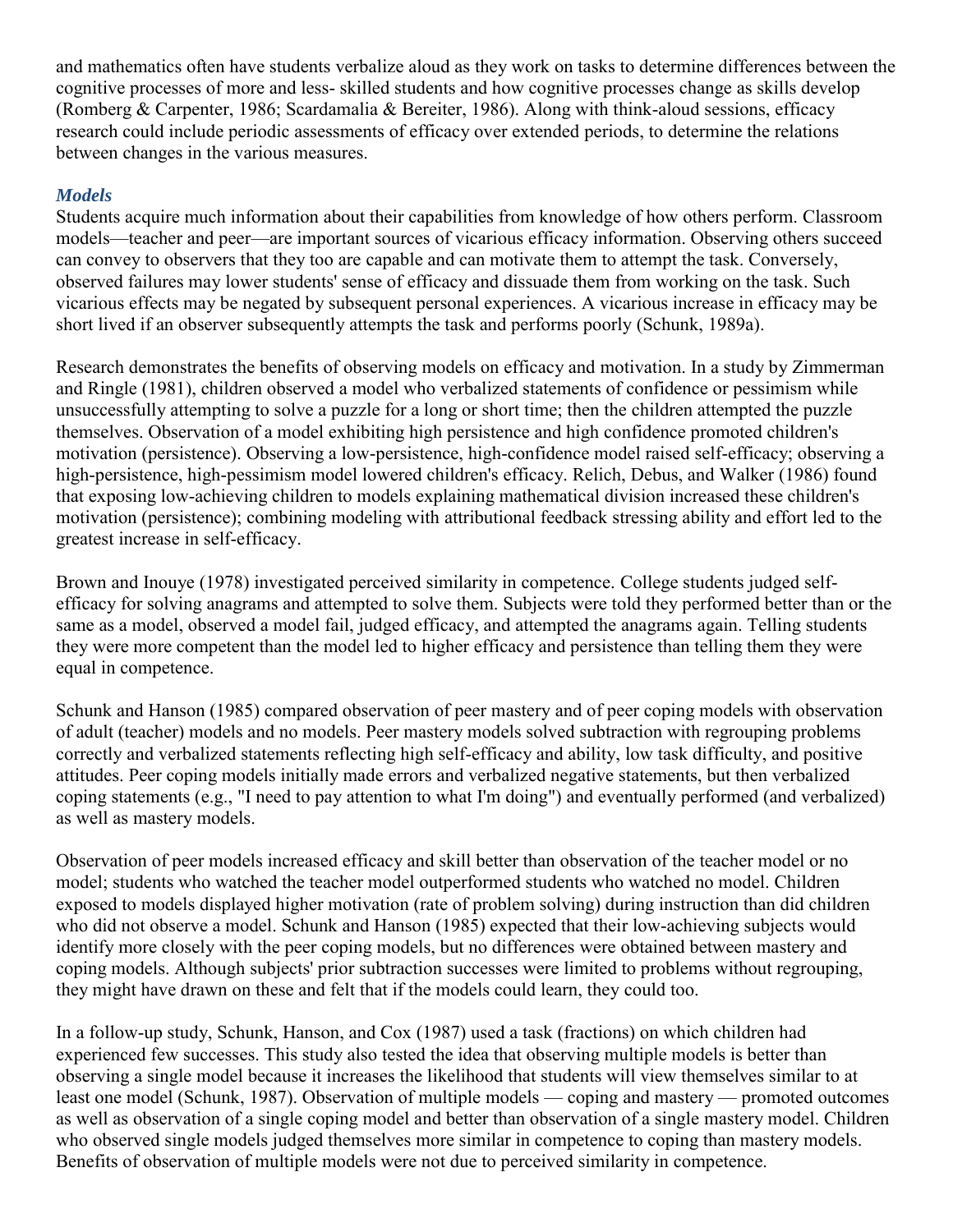Research also has addressed *self-modeling,* cognitive and behavioral changes stemming from observing oneself on tape. Schunk and Hanson (1989) videotaped children solving problems and showed them their tapes. Subsequent self-modeling benefits were obtained on measures of self-efficacy and motivation: These children outperformed students who had been videotaped but did not observe their tapes and those who had not been videotaped. These results suggest that self-model tapes highlight progress in skill acquisition, which enhances self-efficacy.

These results offer insights into the operation of modeling processes and their effects on self-efficacy and motivation. More information is needed on the role of perceived similarity to models. Results of the Schunk et al. (1987) study suggest that similarity may be important when students have few cues to assess efficacy. In school, children learn from all types of models, including teachers who are dissimilar in age, competence, and other characteristics. They also weigh and combine efficacy information from diverse sources; for example, they may observe peers succeed and receive positive feedback from teachers (e.g., "You can do this"), but experience difficulties when they attempt the task themselves. Research should explore the conditions under which similarity is important.

### *Attributional Feedback*

Attributional feedback is hypothesized to have important effects on efficacy and motivation (Bandura, 1986; Weiner, 1979). Effort feedback for prior successes supports students' perceptions of their progress, sustains motivation, and increases efficacy for learning (Schunk, 1989b). The timing of feedback also is important. Early successes signal high learning ability; feedback for early successes can enhance learning efficacy. Effort feedback for early successes should be more credible when students have to work hard to succeed.

Research has supported these ideas. Schunk (1982) found that linking children's prior achievements with effort (e.g., "You've been working hard") leads to higher motivation, self-efficacy, and skill than emphasizing the potential benefits of effort ("You need to work hard"). Schunk (1983a) showed that ability feedback for successes ("You're good at this") enhances self-efficacy and skill better than effort feedback or ability-effort feedback. Although these three conditions raised children's motivation equally well, subjects who received ability-effort feedback judged effort expenditure greater than those who received feedback on ability only. Subjects who received ability-effort feedback may have discounted ability information in favor of effort.

In a study by Schunk and Cox (1986), learning-disabled students in middle school either received effort feedback during the first or second half of an instructional program or received no effort feedback. Students who received feedback in either half showed more motivation, self-efficacy, and skill than did subjects who received no feedback; feedback given in the first half increased effort attributions and motivation during the first half of the program. Given the students' learning disabilities, effort feedback for early or later successes seemed credible because they had to work hard to succeed. They may have interpreted the feedback as indicating they were becoming skillful and were capable of further learning.

We need to explore the role of attributional feedback over extended periods, specifically, how students interpret feedback at different stages of skill development. For example, effort feedback may be credible in the early stages of learning when students need to expend effort to succeed. As skills develop, they ought to succeed with less effort; thus, ability feedback may become more credible. Effort feedback over an extended period might actually lower self-efficacy, because as students become more skillful they might wonder why they still have to work hard to succeed. Periodic assessments of students' skills, efficacy, and interpretations of feedback could yield information about feedback sequences that optimally affect achievement outcomes.

# *Rewards*

According to Bandura (1986), rewards are informative and motivating. As students work at tasks, they learn which actions lead to success and which to failure. Such information guides actions. Anticipation of desirable outcomes motivates students to persist. Rewards enhance efficacy when they are linked with a student's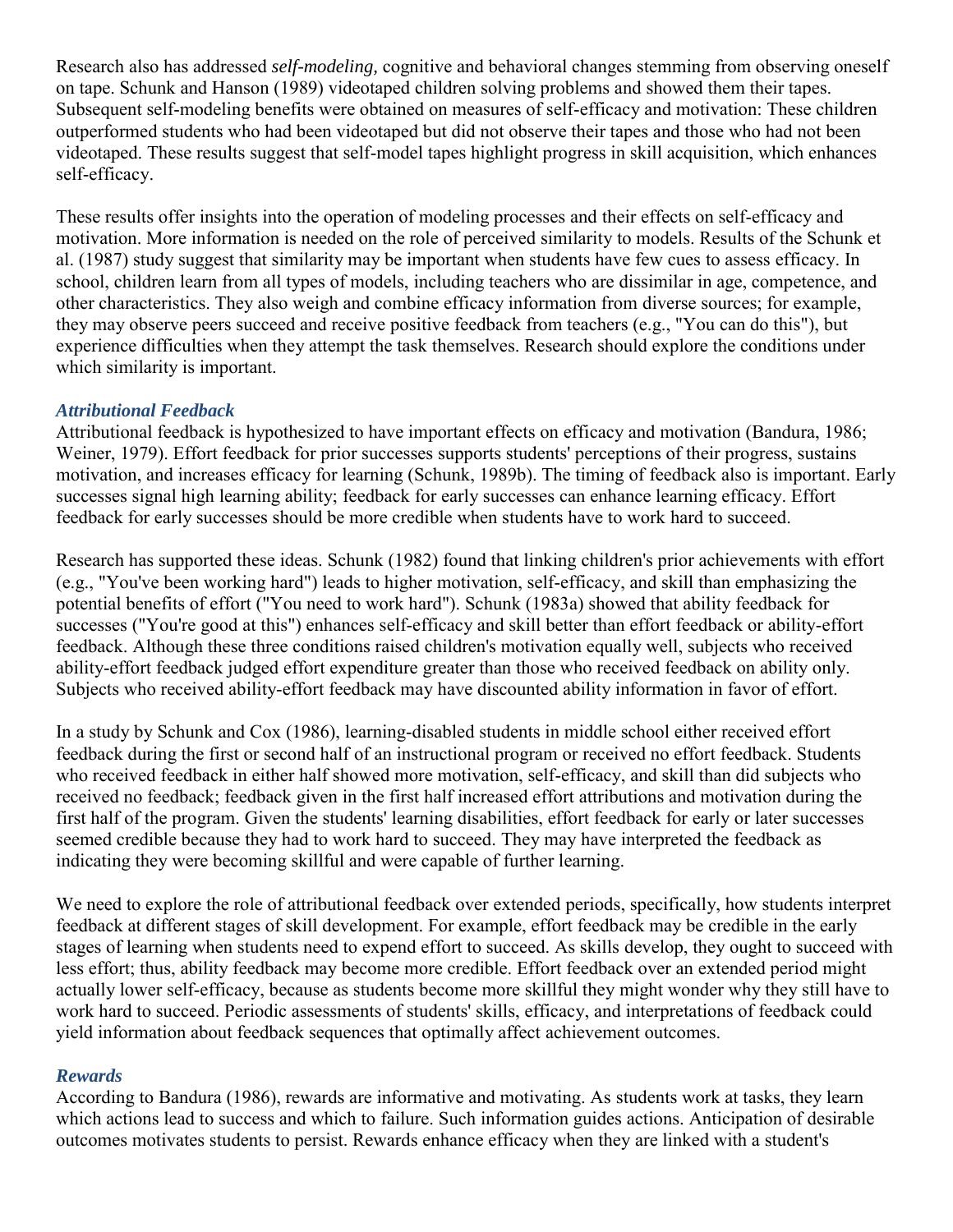accomplishments and convey that the student has made progress in learning. Receipt of the reward also symbolizes progress. Rewards offered for task participation do not convey the same type of progress information.

Research supports these ideas. During mathematics instruction, children were told either that they would earn points for each problem solved and could exchange points for prizes (performance-contingent rewards) or that they would receive prizes for participating (task-contingent rewards; Schunk, 1983d). Performance-contingent rewards enhanced motivation, self-efficacy, and skill. Offering rewards for participation led to no benefits. Schunk (1984) found that performance-contingent rewards raised motivation as well as proximal goals among children during division instruction and that combining rewards with goals resulted in the highest efficacy and learning. Combining rewards with goals may have provided clear information to children about their learning progress.

Much has been written about the deleterious effect on intrinsic interest of offering students rewards for performing tasks they enjoy (Lepper, 1983). Less has been written about ways to help students develop interests. The development of interest likely depends in part on a sense of perceived competence for the activity (Lepper, 1983). Research needs to explore the idea that rewards may help to develop interest when they are given contingent on performance and thus signal progress in learning and raise efficacy. Lepper noted that this approach should be maximally effective with activities that have clear performance standards so that when students receive rewards they will understand what they denote. Given the prevalence of rewards in education, this research would have important implications for classroom practice.

# *Predictive Utility*

Researchers have examined how well self-efficacy predicts motivational outcomes. Significant and positive correlations (rs = .38 to .42) have been obtained between self-efficacy for learning assessed before receiving instruction and subsequent rate of problem solving (Schunk & Hanson, 1985; Schunk et al., 1987). In the Schunk (1982) study, multiple regression showed that rate of problem solving during instruction and posttest selfefficacy accounted for significant increments in posttest skill variability (change in  $R^2$  = .48 for rate of problem solving and .20 for self-efficacy). Shell, Murphy, and Bruning (1989) did not include motivational outcomes but found that self-efficacy accounted for significant portions of the variability in both reading and writing achievement.

Schunk (1981) employed path analysis to reproduce a correlation matrix comprising instructional treatment, self-efficacy, persistence in solving problems, and division skill. The most parsimonious model showed a direct effect of treatment on skill, an indirect effect of treatment through persistence and efficacy on skill, an indirect effect of treatment through efficacy on persistence, and a direct effect of efficacy on skill and persistence.

Collins (1982) demonstrated that self-efficacy predicts motivation and achievement across levels of student ability. Children identified as high, average, or low in mathematical ability, were classified as high or low in efficacy for solving word problems. Students were given problems to solve (some were insolvable) and could rework any they missed. Low- and average-ability students with high efficacy worked on insolvable problems longer than did low-efficacy students. Regardless of ability, students with higher efficacy reworked more problems than did students with lower efficacy.

# **FUTURE DIRECTIONS**

In his 1977 article, Bandura stated, "Further research on the processes postulated in the present theoretical formulation should increase our understanding of the relationship between cognitive and behavioral change" (p. 212). As shown by the preceding review, research supports his contention that self-efficacy theory is useful for explaining academic motivation.

In the following sections I offer an agenda for future research. These suggestions derive from theory and research findings and will help to clarify our understanding of the role that self-efficacy plays in academic motivation.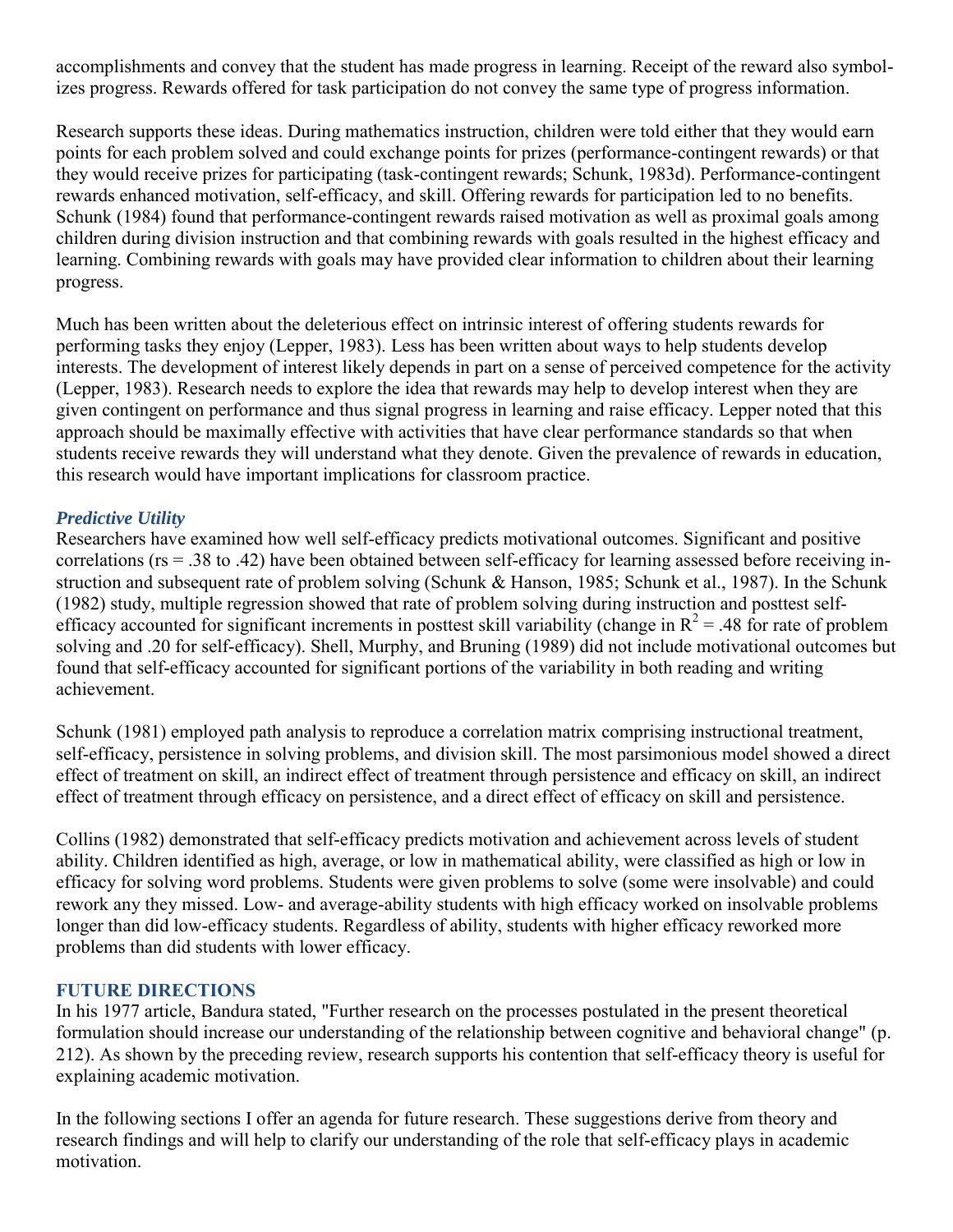### *Indexes of Academic Motivation*

Bandura (1986) cited much evidence supporting the notion that self-efficacy influences choice of activities, effort, and persistence. These effects are seen most clearly in contexts where behavior reflects performance of previously learned skills (e.g., coping with feared situations).

In school, the influence of self-efficacy on these motivational outcomes is more complex because learning is taking place. For example, choice of activities is not a good index of academic motivation because students typically do not choose whether to participate in learning activities (Brophy, 1983). Although choice is meaningful under a limited set of conditions (e.g., activities during free time), it represents a narrow motivational focus because choices available to students usually are limited.

There also are problems with persistence. Much clinical research shows that in feared situations people judge efficacy low and do not persist at tasks (Bandura, 1986). Conversely, at the start of learning activities, students persist in large part because teachers keep them working. In conditions of external influence, efficacy is a poor predictor of persistence. In clinical settings, persistence increases as self-efficacy develops, but in academic settings skill learning is involved and research has yielded inconsistent findings (Schunk, 1989a). As skills develop, higher self-efficacy may not always lead to greater persistence. Self-efficacy might relate negatively, rather than positively, to persistence, because higher skills should mean that students do not have to persist as long to answer questions or solve problems. We need additional research on the relation between efficacy and persistence in academic settings.

Research to identify appropriate indexes of academic motivation is warranted. Cognitive effort is one possibility (Corn & Mandinach, 1983). Students spend much time during instruction attempting to understand content (Peterson, Swing, Braverman, & Buss, 1982). It seems reasonable that students with higher efficacy for learning would engage in such productive activities as attending to instruction, rehearsing information to be remembered, organizing and making knowledge meaningful, monitoring level of understanding, and cuing memory for task-relevant knowledge. In turn, these actions should produce better learning and substantiate students' efficacy.

Research is exploring learning strategies from a motivational perspective (Borkowski, Johnston, & Reid, 1987; Carr & Borkowski, 1989). The findings of Pintrich and De Groot (1990) and Zimmerman and Martinez-Pons (1990) support the postulated positive relations among motivation, efficacy, and strategy use (Como, 1989; Schunk, 1989b). Future research should examine these links in greater depth, especially by investigating students' actual strategy use during learning.

#### *Transfer of Self-Efficacy and Motivation*

There is an urgent need for research on transfer of self-efficacy and motivation, that is, maintenance over time and generalization beyond the experimental context. There is evidence for transfer in clinical settings (Bandura, 1986), but in academic domains transfer typically has been confined to generalization across various content (e.g., reading passages and arithmetic problems). Transfer involves learning and motivation because it requires willingness to apply skills and strategies over extended periods, to different content, and in various settings (Borkowski, 1985).

Research should test the notion that self-efficacy contributes to transfer. Along these lines, Graham and Harris (1989b) taught learning-disabled students a strategy for writing essays. Instruction improved essay quality, gains were maintained up to 12 weeks after training, and skills and strategy use generalized to writing stories. In a similar study, learning-disabled children received strategy instruction on writing stories (Graham & Harris, 1989a). Training improved use of story grammar elements, gains were maintained after 2 weeks, and outcomes generalized to the resource room. In both studies, strategy instruction raised self-efficacy.

The roles of self-efficacy and transfer of strategy use and achievement outcomes during writing instruction were recently investigated (Schunk & Swartz, 1991). Children were taught a paragraph-writing strategy and received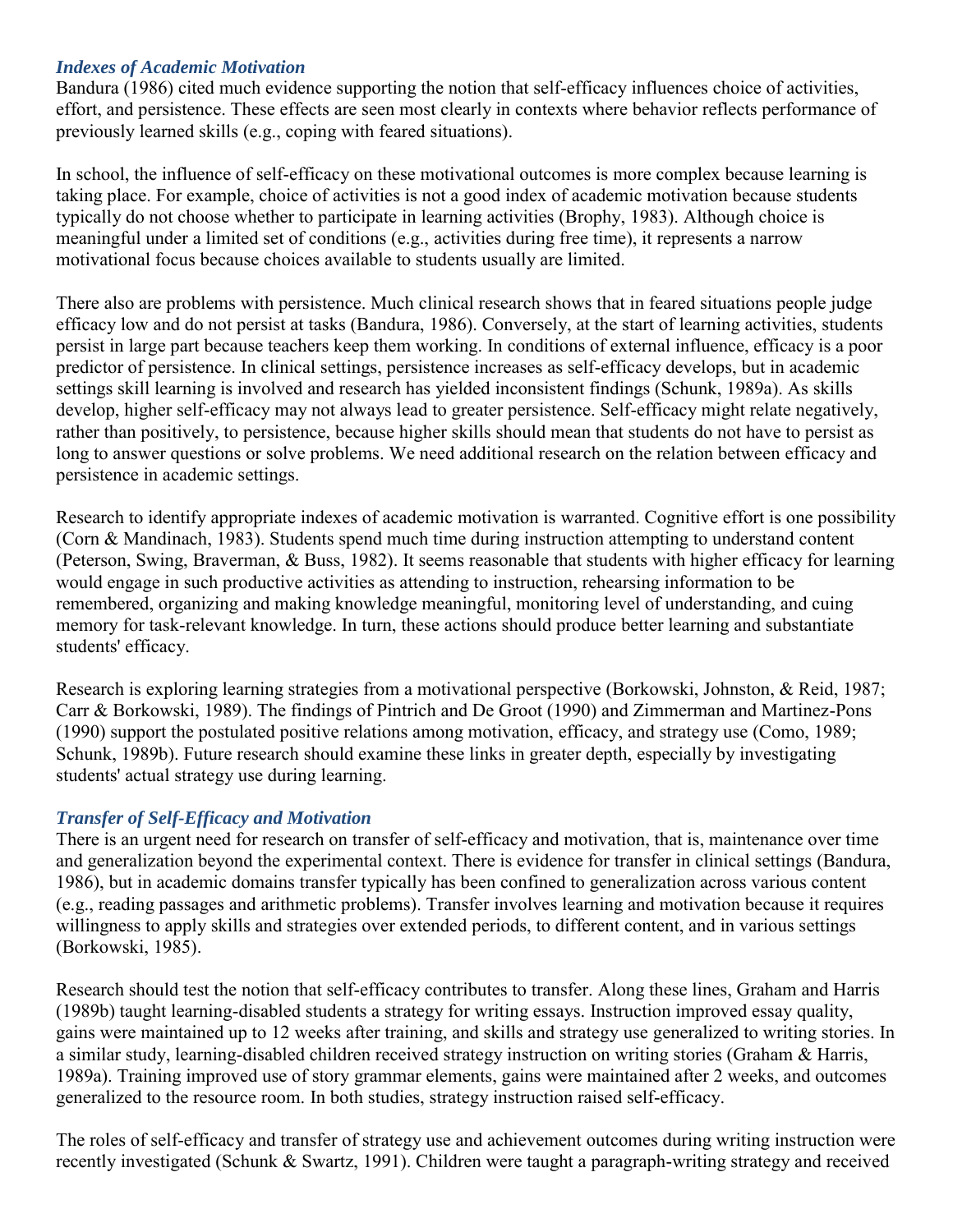a goal of learning the strategy, of writing paragraphs, or of working productively (general goal). Half of the strategy goal subjects periodically received feedback on their progress in learning the strategy. Combining the strategy goal with progress feedback had the greatest benefits on self-efficacy and achievement. Gains in selfefficacy, writing skill, and strategy use maintained themselves over time and generalized across writing tasks, and self-efficacy related positively to actual strategy use.

As noted earlier, an important question concerns the generality of self-efficacy. Self-efficacy is usually defined as perceived capabilities within a specific domain (Bandura, 1986; Schunk, 1989a). Although most investigators have not investigated whether self-efficacy generalizes beyond a specific domain, there is some empirical evidence (Smith, 1989) for a generalized sense of efficacy.

In the area of cognitive skill learning, we might expect some transfer of self-efficacy from one domain to another. In new learning situations, students' aptitudes and prior experiences help form their initial judgments of efficacy for learning (Schunk, 1989b). Students with high mathematical ability who generally have performed well in mathematics would be expected to enter a new mathematical learning context with higher learning efficacy than students with lower mathematical ability who have encountered previous learning difficulties. Efficacy might transfer to the extent that the new domain builds on prior skills (e.g., efficacy for subtracting and multiplying might transfer to the learning of division). There even could be transfer to a dissimilar domain to the extent that students believe the two domains share skills. For example, students who believe that writing term papers and preparing science fair projects involve planning and organization and who feel efficacious about planning and organizing term papers may begin their first science fair project with a sense o f efficacy for succeeding. Research is needed on the issue of self-efficacy generality.

### *Classroom Goals*

Recent work in achievement motivation has identified individual differences in *conceptions of ability,* beliefs about the nature of ability and the role it plays in achievement (Dweck, 1986; Dweck & Leggett, 1988; Nicholls, 1983). An *entity* (fixed) view conceives of ability as a global and stable trait. Learning is possible to the limit set by ability. Students attempt to gain positive judgments of their competence from others and avoid negative judgments. Those with self-doubts work lackadaisically and expend little effort on difficult tasks. Those who believe they are capable select tasks at which they can succeed, persist longer, and expend effort. In contrast, an *incremental* perspective views ability as comprising skills and increasing with experience. Ability is roughly synonymous with learning. Regardless of whether students view their ability as high or low, they adopt a goal of increasing their competence, and they persist and expend effort because they believe effort enhances ability.

Wood and Bandura (1989) found that ability conceptions influence goal setting, self-efficacy, and selfregulatory activities. Subjects who had an incremental view of ability maintained high self-efficacy, set challenging goals, applied rules efficiently, and produced higher performances: Subjects who had an entity view of ability showed a decline in self-efficacy. Elliott and Dweck (1988) demonstrated that children who had learning goals chose challenging tasks and displayed effort and persistence regardless of ability assessment. Children who were given performance goals and perceived this ability as high selected challenging performance tasks that allowed them to appear competent; those who perceived ability as low selected easier tasks to avoid judgments of incompetence.

Research is needed exploring the relations among self-efficacy, goals, and motivation. Along these lines, Meece, Blumenfeld, and Hoyle (1988) assessed goals, perceived competence, motivation, and cognitive engagement. Goals were task mastery (understand material), ego/social (please others), and work avoidance (minimize effort). Active cognitive engagement referred to cognitive self-regulatory activities (student reviewed material not understood, tried to make material meaningful); superficial cognitive engagement referred to strategies to complete work with minimal effort (student copied answers, skipped hard material). Students with task-mastery goals reported more active cognitive engagement; those with high motivation to learn placed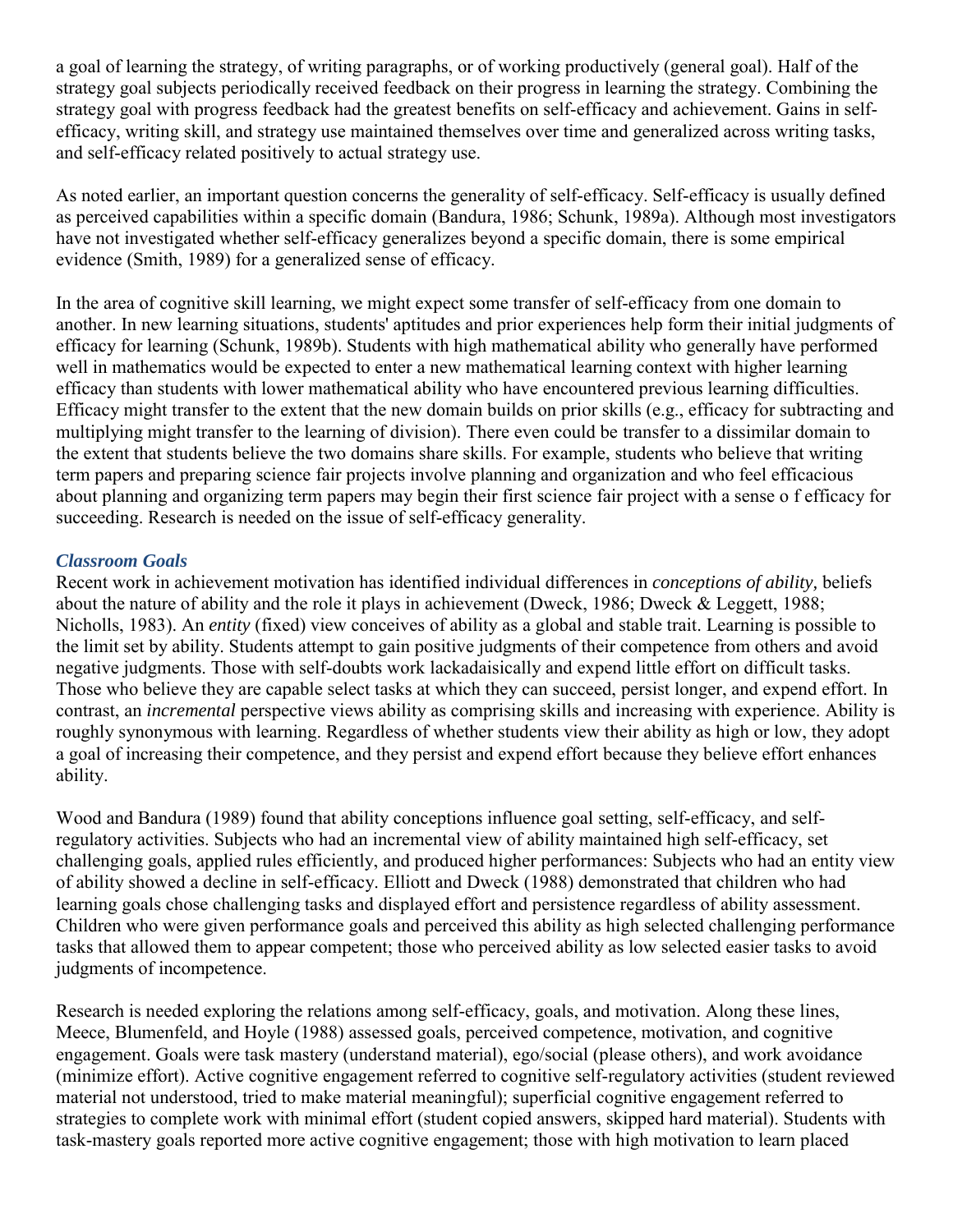greater emphasis on learning goals. Perceived competence related positively to motivation and task-mastery goals.

Researchers might investigate whether self-efficacy mediates the relation between goal orientation and motivation. For example, as students work on a task and observe goal progress they believe they are becoming more skillful and that additional effort will increase learning. These beliefs should enhance efficacy, motivation, and achievement. Such students may adopt a task-mastery goal with an incremental view of ability, which should further benefit self-efficacy and motivation.

### *Teaching Processes*

Self-efficacy and motivation are applicable to teachers as well as students. Ashton and Webb (1986) defined teaching efficacy as personal beliefs about capabilities to help students learn. Efficacy may influence teachers' activities, effort, and persistence. Teachers whose self-efficacy is low might avoid planning activities they believe exceed their capabilities, be unlikely to persist with students who are having difficulties, expend little effort to find materials, and not reteach content in ways students might understand better. In contrast, teachers whose self-efficacy is higher might develop challenging activities, help students succeed, and persevere with students who are having trouble learning. These motivational effects enhance student learning and substantiate teachers' efficacy by conveying that they can help students learn.

Research is needed on the role of self-efficacy in aspects of teaching relevant to motivation (e.g., planning and evaluating). Ashton and Webb (1986), for example, found that teachers who had higher self-efficacy were more likely to have a positive classroom environment (e.g., less student anxiety and teacher criticism), support students' ideas, and meet the needs of all students. High teaching efficacy was positively associated with use of praise (and negatively associated with criticism), individual attention to students, checking on students' progress in learning, and students' mathematical and language achievement.

Woolfolk and Hoy (1990) had prospective teachers judge efficacy, bureaucratic orientation (e.g., extent of rule conformity and organizational loyalty), pupil control ideology (custodial vs. humanistic), and motivational style (one that encouraged student autonomy and responsibility). Two efficacy dimensions were distinguished. Teaching efficacy assessed whether teachers believed that students' motivation and performance derived mostly from home. Personal efficacy gauged whether teachers believed that with effort they could affect unmotivated students. The two measures were uncorrelated but each related to pupil control and bureaucratic orientation. Future research might address the process whereby these efficacy beliefs affect teacher and student motivation.

Researchers also should explore the effects of teacher-student interactions. When introducing content, teachers might convey that all students can learn or that some will have difficulty (Brophy, 1983). While presenting content, teachers might link new material to what students know or attempt little integration. These differences might affect students' self-efficacy and motivation. In turn, how students react to teachers should influence teachers' efficacy and motivation. Students who respond enthusiastically may enhance teachers' efficacy and motivate them to plan exciting lessons. When classes seem baffled or unenthusiastic, teachers may question their teaching competence and wonder whether additional effort will produce better results.

# *Research Methods*

Self-efficacy research has proliferated since Bandura's (1977) seminal article. This situation is healthy, but it has led to a variety of definitions and measures of efficacy. Most researchers have developed efficacy measures appropriate for the domain they are studying. At a minimum, researchers should report reliability data in research reports. Studies also can determine the predictive validity of self-efficacy by relating efficacy measures to motivation and other outcomes such as attitudes and achievement. It is useful to include self-efficacy instruments as appendixes to articles (cf. Pintrich & De Groot, 1990).

Kirsch (1980; Kirsch & Wickless, 1983) argued that a problem with reliability and predictive validity of selfefficacy measures is that they constitute Guttman scales. In a Guttman scale, (a) items are ordered in difficulty,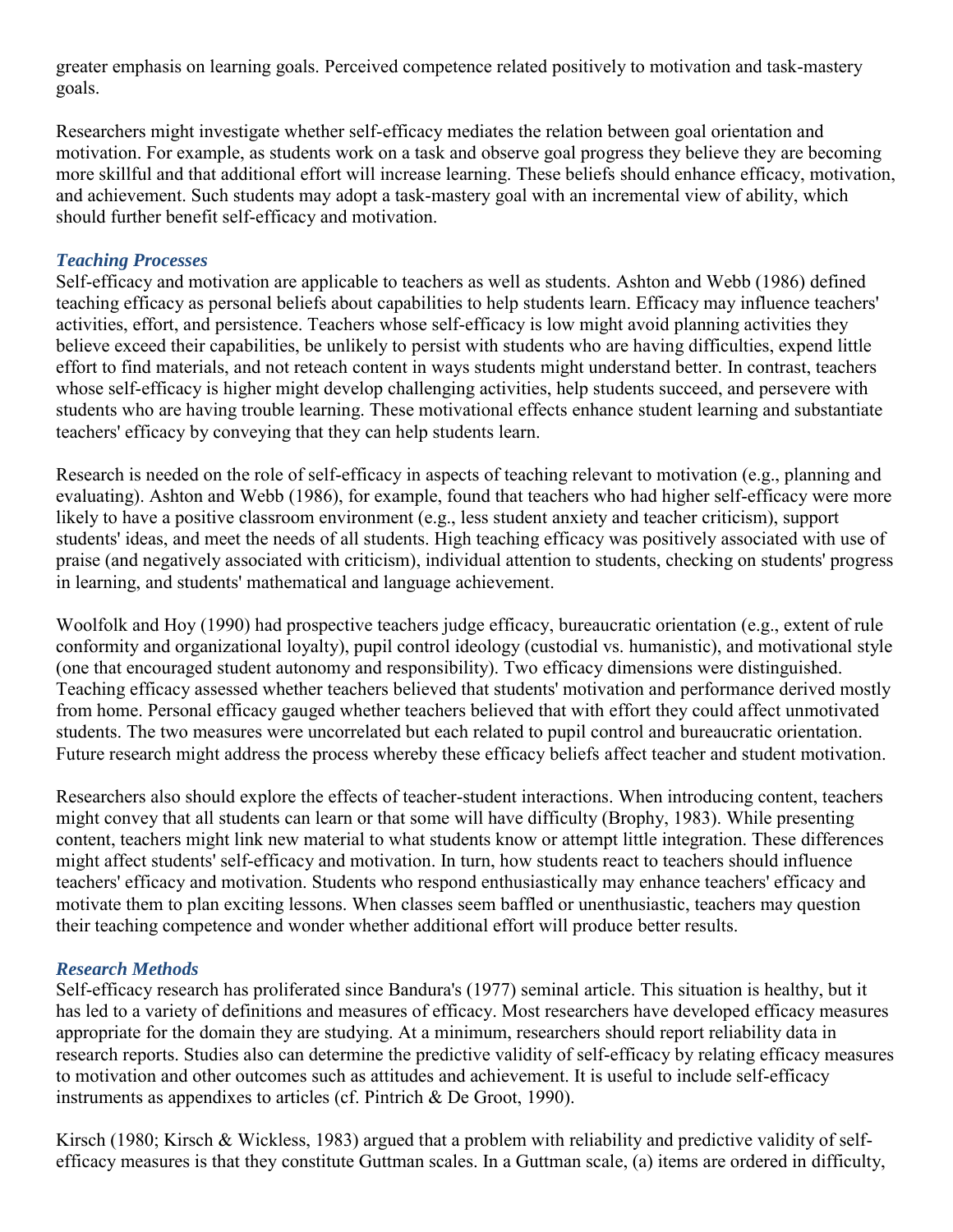(b) each item can be scored as a pass or fail, and (c) the first failure in a series implies that the respondent passed all preceding items and failed all subsequent ones. The number of items that the respondent passes determines the pattern of responses: If a respondent passes 10 items on a 20-item test, then the respondent passed the first 10 items. Reliability and other predictive uses of measures based on Guttman scales are problematic because they tend to produce artificially high coefficients.

In academic domains, the evidence does not support the assertion that efficacy tests constitute Guttman scales. Regarding the first criterion, items often can be ordered in terms of objective difficulty in domains where such ordering makes sense (e.g., mathematical computations), but ordering by difficulty becomes a problem in domains where difficulty is less objective (e.g., writing achievement). With respect to the second point, many investigators treat self-efficacy scores as continuous data and do not score them as pass or fail. In some studies (Bandura & Schunk, 1981; Schunk, 1981), a cutting point separating high and low efficacy judgments was established; however, such cutoffs represent subjective judgments by experimenters and may not correspond with students' interpretations of what constitutes success and failure on efficacy scales.

The third criterion seldom is satisfied in academic settings. This criterion assumes a perfectly ordered task hierarchy. Even when tasks are ordered according to objective difficulty, students may not perceive them in the same order. Disparities can result when students do not fully understand what skills are required to accomplish the task. For example, many children who lack subtraction with regrouping skills judge efficacy higher for solving problems such as  $9,003 - 6,571$  than for solving problems such as  $968,243 - 657,121$ . They believe that one simply subtracts the smaller number from the larger number column by column, so the first problem appears easier because it has zeros and fewer columns. In fact, the former is conceptually and computationally more difficult.

Self-efficacy researchers typically have employed quantitative methods using between-conditions comparisons in short-term studies. There is a need for data collected in other ways: longitudinal studies, case studies, and oral histories. Although such studies might include fewer subjects, they would yield rich data sources for examining the role self-efficacy plays in academic motivation. Self-efficacy assessments might be similarly broadened from reliance on numerical scales to include qualitative indexes: Subjects could describe how confident they feel about performing tasks in different situations.

In much self-efficacy research, self-reports of such measures as intentions to engage in activities and use of strategies have been used. Many studies have been conducted outside of regular classrooms. These research paradigms have advantages, but they fail to account for many aspects of classroom teaching and learning. There is an urgent need for self-efficacy research conducted in classrooms using teachers and academic content as students are learning rather than simply performing tasks. This type of research can help to extend the generality of self-efficacy theory by testing its predictions as they pertain to classroom motivation.

Attention to the research areas just described will help to clarify our understanding of the role that self-efficacy plays in academic motivation. These studies also will have implications for classroom practice. Teachers are understandably concerned about teaching students skills; however, simply possessing skills does not ensure that students will be motivated to apply them. In their instructional planning, teachers need to take into account how given procedures affect students' sense of efficacy. For example, teachers who provide students with much assistance during instruction may help students learn skills, but if students attribute the successes to the teacher they may doubt their capability to learn on their own. In this article, I have suggested several components that can be incorporated into instructional presentations to raise students' efficacy and motivation.

#### **REFERENCES**

Ashton, P. T., & 'Webb, R. B. (1986). *Making a difference: Teachers' sense of efficacy and student achievement.* New York: Longman. Atkinson, J. W. (1957). Motivational determinants of risk-taking behavior. *Psychological Review, 64,* 359-372.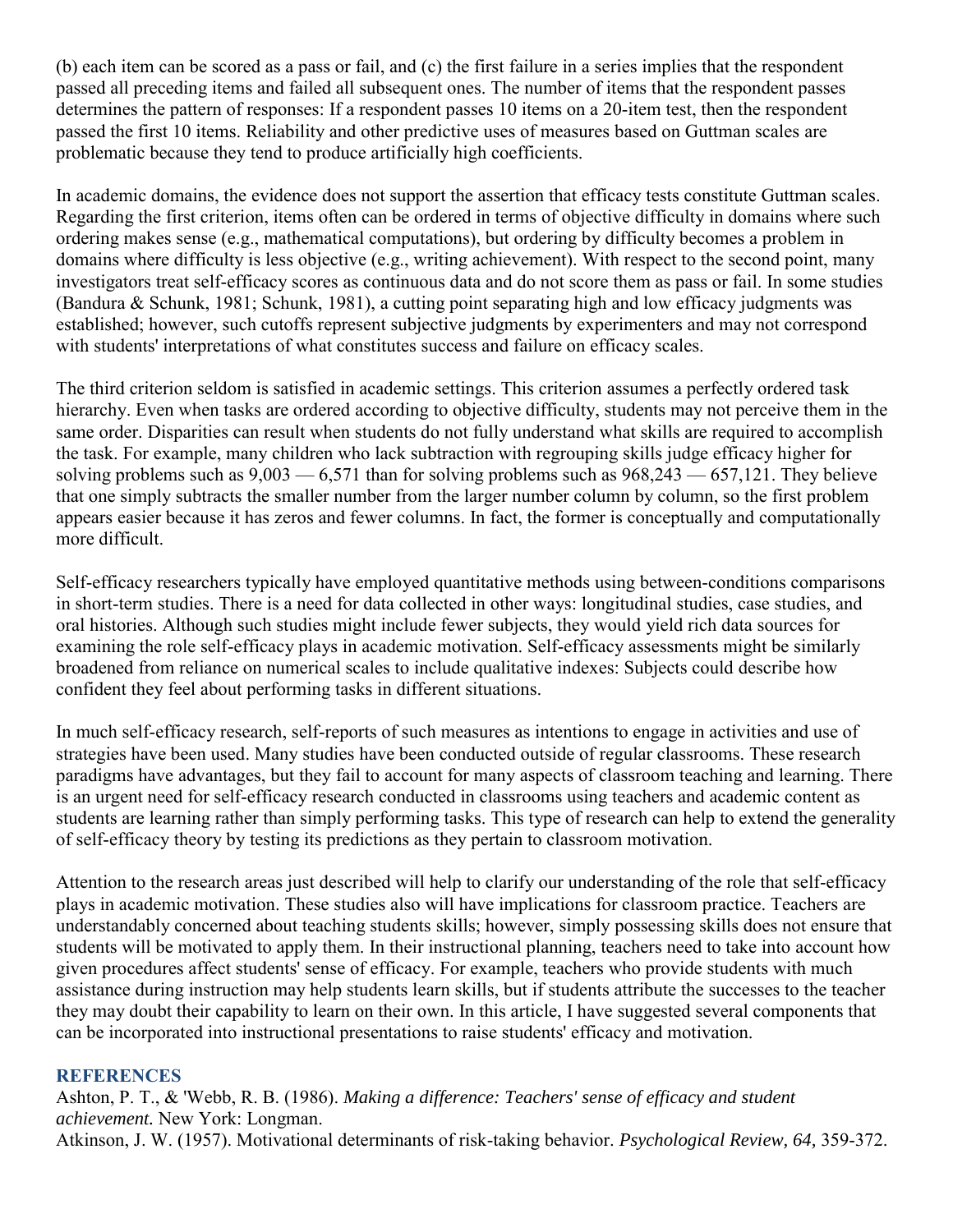Bandura, A. (1977). Self-efficacy: Toward a unifying theory of behavioral change. *Psychological Review, 84,*  191-215.

Bandura, A. (1986). *Social foundations of thought and action: A social cognitive theory.* Englewood Cliffs, NJ: Prentice-Hall.

Bandura, A. (1988). Self-regulation of motivation and action through goal systems. In V. Hamilton, G. H.. Bower, & N. H. Frijda (Eds.), *Cognitive perspectives on emotion and motivation* (pp. 37-61). Dordrecht, the Netherlands: Kluwer.

Bandura, A. (1989a). Human agency in social cognitive theory. *American Psychologist,* 44, 1175-1184. Bandura, A. (1989b). Social cognitive theory. In R. Vasta (Ed.), *Annals of child development* (Vol. 6, pp. 1-60). Greenwich, CT: JAI.

Bandura, A., & Cervone, D. (1983). Self-evaluative and self-efficacy mechanisms governing the motivational effects of goal systems. *Journal of Personality and Social Psychology, 45,* 1017-1028.

Bandura, A., & Schunk, D. H. (1981). Cultivating competence, self-efficacy, and intrinsic interest through proximal self-motivation. *Journal of Personality and Social Psychology, 41,* 586-598.

Borkowski, J. G. (1985). Signs of intelligence: Strategy generalization and metacognition. In S. Yussen (Ed.), *The growth of reflection in children* (pp. 105-144). New York: Academic.

Borkowski, J. G., Johnston, M. B., & Reid, M. K. (1987). Metacognition, motivation, and controlled performance. In S. J. Ceci (Ed.), *Handbook of cognitive, social, and neuropsychological aspects of learning disabilities* (Vol. 2, pp. 147-173). Hillsdale, NJ: Lawrence Erlbaum Associates, Inc.

Brophy, J. (1983). Conceptualizing student motivation. *Educational Psychologist, 18,* 200-215.

Brown, I., Jr., & Inouye, D. K. (1978). Learned helplessness through modeling: The role of perceived similarity in competence. *Journal of Personality and Social Psychology, 36,* 900-908.

Carr, M., & Borkowski, J. G. (1989). Attributional training and the generalization of reading strategies with underachieving children. *Learning and Individual Differences, 1,* 327-341.

Collins, J. (1982, March). *Self-efficacy and ability in achievement behavior.* Paper presented at the meeting of the American Educational Research Association, New York.

Corno, L. (1989). Self-regulated learning: A volitional analysis. In B. J. Zimmerman & D. H. Schunk (Eds.), *Self-regulated learning and academic achievement: Theory, research, and practice (pp. 111-141). New York:* Springer-Verlag.

Corno, L., & Mandinach, E. B. (1983). The role of cognitive engagement in classroom learning and motivation. *Educational Psychologist, 18,* 88-108.

Dweck, C. S. (1986). Motivational processes affecting learning. *American Psychologist, 41,* 1040-1048. Dweck, C. S., & Leggett, E. L. (1988). A social-cognitive approach to motivation and personality. *Psychological Review, 95,* 256-273.

Eccles, J. (1983). Expectancies, values, and academic behaviors. In J. T. Spence (Ed.), *Achievement and achievement motives: Psychological and sociological approaches* (pp. 75-146). San Francisco: Freeman. Elliott, E. S., & Dweck, C. S. (1988). Goals: An approach to motivation and achievement. *Journal of Personality and Social Psychology,* 54, 5-12.

Foersterling, F. (1985). Attributional retraining: A review. *Psychological Bulletin, 98,* 495-512. Graham, S., & Harris, K. R. (1989a). Components analysis of cognitive strategy instruction: Effects on learning disabled students' compositions and self-efficacy. *Journal of Educational Psychology, 81,* 353-361.

Graham, S., & Harris, K. R. (1989b). Improving learning disabled students' skills at

composing essays: Self-instructional strategy training. *Exceptional Children, 56,* 210-214. Heider, F. (1958). *The psychology of interpersonal relations.* New York: Wiley.

Kelley, H. H., & Michela, J. (1980). Attribution theory and research. *Annual Review of Psychology, 31,* 457- 501.

Kirsch, I. (1980). "Microanalytic" analyses of efficacy expectations as predictors of performance. *Cognitive Therapy and Research,* 4, 259-262.

Kirsch, I., & Wickless, C. V. (1983). Concordance rates between self-efficacy and approach behavior are redundant. *Cognitive Therapy and Research,* 7,179-188.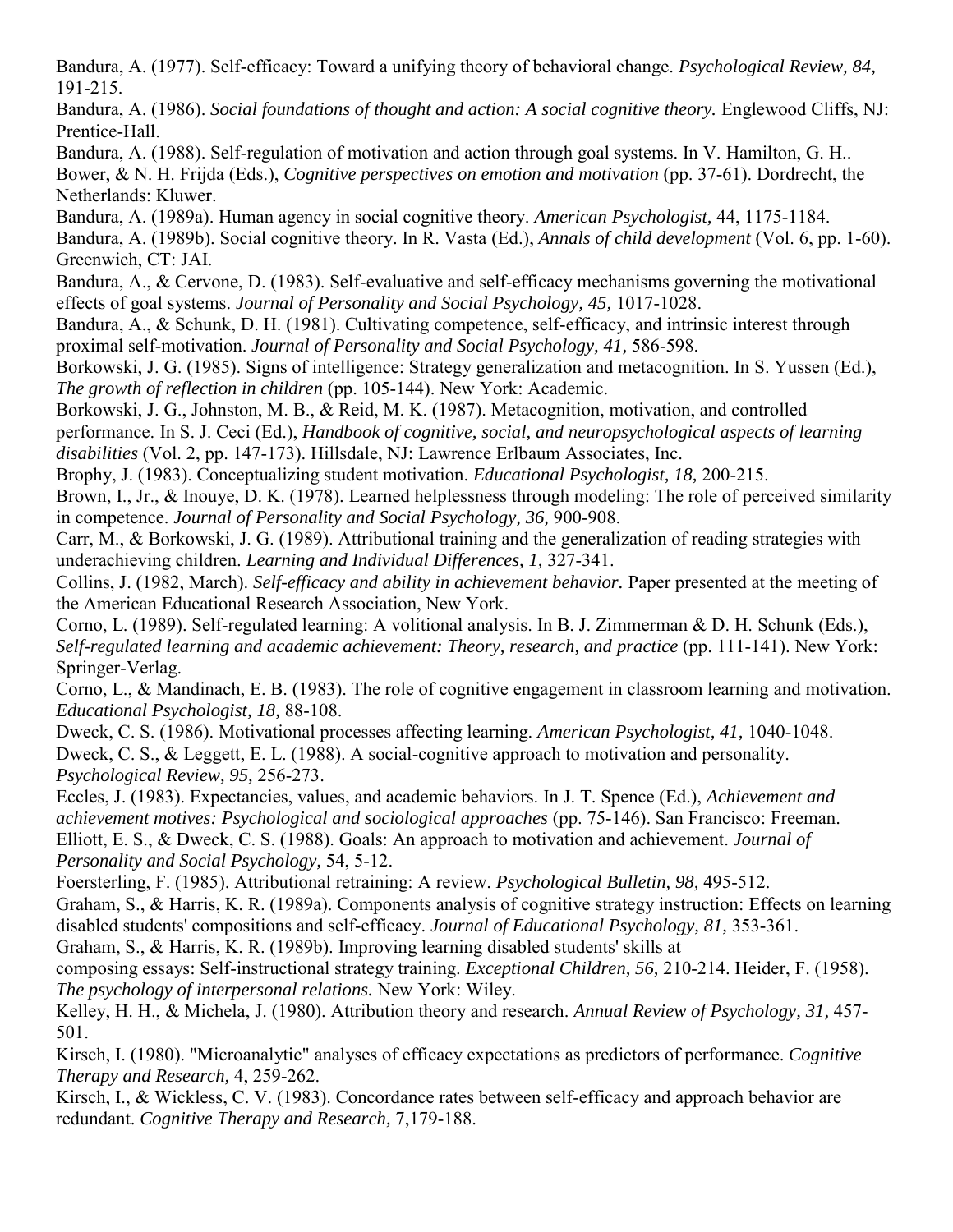Lepper, M. R. (1983). Extrinsic reward and intrinsic motivation: Implications for the classroom. In J. M. Levine & M. C. Wang (Eds.), *Teacher and student perceptions:* 

*Implications for learning* (pp. 281-317). Hillsdale, NJ: Lawrence Erlbaum Associates, Inc.

Locke, E. A., Frederick, E., Lee, C., & Bobko, P. (1984). Effect of self-efficacy, goals, and task strategies on task performance. *Journal of Applied Psychology, 69,* 241-251.

Locke, E. A., & Latham, G. P. (1990). *A theory of goal setting and task performance.* Englewood Cliffs, NJ: Prentice-Hall.

Marsh, H. W., & Shavelson, R. (1985). Self-concept: Its multifaceted, hierarchical structure. *Educational Psychologist, 20,* 107-123.

Meece, J. L., Blumenfeld, P. C., & Hoyle, R. H. (1988). Students' goal orientations and cognitive engagement in classroom *activities. Journal of Educational Psychology, 80,* 514-523.

Meier, S., McCarthy, P. R., & Schmeck, R. R. (1984). Validity of self-efficacy as a predictor of writing performance. *Cognitive Therapy and Research, 8,* 107-120.

Morgan, M. (1985). Self-monitoring of attained subgoals in private study. *Journal of Educational Psychology,*  77,623-630.

Nicholls, J. C. (1983). Conceptions of ability and achievement motivation: A theory and its implications for education. In S. G. Paris, G. M. Olson, & H. W. Stevenson (Eds.), *Learning and motivation in the classroom*  (pp. 211-237). Hillsdale, NJ: Lawrence Erlbaum Associates, Inc.

Peterson, P. L., Swing, S. R., Braverman, M. T., & Buss, R. (1982). Students' aptitudes and their reports of cognitive processes during direct instruction. *Journal of Educational Psychology,* 74, 535-547.

Pintrich, P. R., & De Groot, E. V. (1990). Motivational and self-regulated learning components of classroom academic performance. *Journal of Educational Psychology, 82,* 33-40.

Relich, J. D., Debus, R. L., & Walker, R. (1986). The mediating role of attribution and self-efficacy variables for treatment effects on achievement outcomes. *Contemporary Educational Psychology, 11,* 195-216.

Romberg, T. A., & Carpenter, T. P. (1986). Research on teaching and learning mathematics: Two disciplines of scientific inquiry. In M. C. Wittrock (Ed.), *Handbook of research on teaching* (3rd ed., pp. 850-873). New York: Macmillan.

Rosenberg, M., & Kaplan, H. B. (1982). *Social psychology of the self-concept.* Arlington Heights, IL: Harlan Davidson.

Rotter, J. B. (1966). Generalized expectancies for internal versus external control of reinforcement. *Psychological Monographs, 80* (Whole No. 609).

Salomon, G. (1984). Television is "easy" and print is "tough": The differential investment of mental effort in learning as a function of perceptions and attributions. *Journal of Educational Psychology,* 76,647-658.

Scardamalia, M., *&* Bereiter, C. (1986). Research on written composition. In M. C. Wittrock

(Ed.), *Handbook of research on teaching* (3rd ed., pp. 778-803). New York: Macmillan. Schunk, D. H. (1981). Modeling and attributional effects on children's achievement: A self-efficacy analysis. *Journal of Educational Psychology,* 73, 93-105.

Schunk, D. H. (1982). Effects of effort attributional feedback on children's perceived self-efficacy and achievement. *Journal of Educational Psychology, 74,* 548-556.

Schunk, D. H. (1983a). Ability versus effort attributional feedback: Differential effects on self-efficacy and achievement. *Journal of Educational Psychology,* 75, 848-856.

Schunk, D. H. (1983b). Developing children's self-efficacy and skills: The roles of social comparative information and goal setting. *Contemporary Educational Psychology, 8,* 76-86.

Schunk, D. H. (1983c). Goal difficulty and attainment information: Effects on children's achievement behaviors. *Human Learning, 2,* 107-117.

Schunk, D. H. (1983d). Reward contingencies and the development of children's skills and self-efficacy. *Journal of Educational Psychology,* 75, 511-518.

Schunk, D. H. (1984). Enhancing self-efficacy and achievement through rewards and goals: Motivational and informational effects. *Journal of Educational Research, 78,* 29-34.

Schunk, D. H. (1985). Participation in goal setting: Effects on self-efficacy and skills of learning disabled children. *Journal of Special Education, 19,* 307-317.